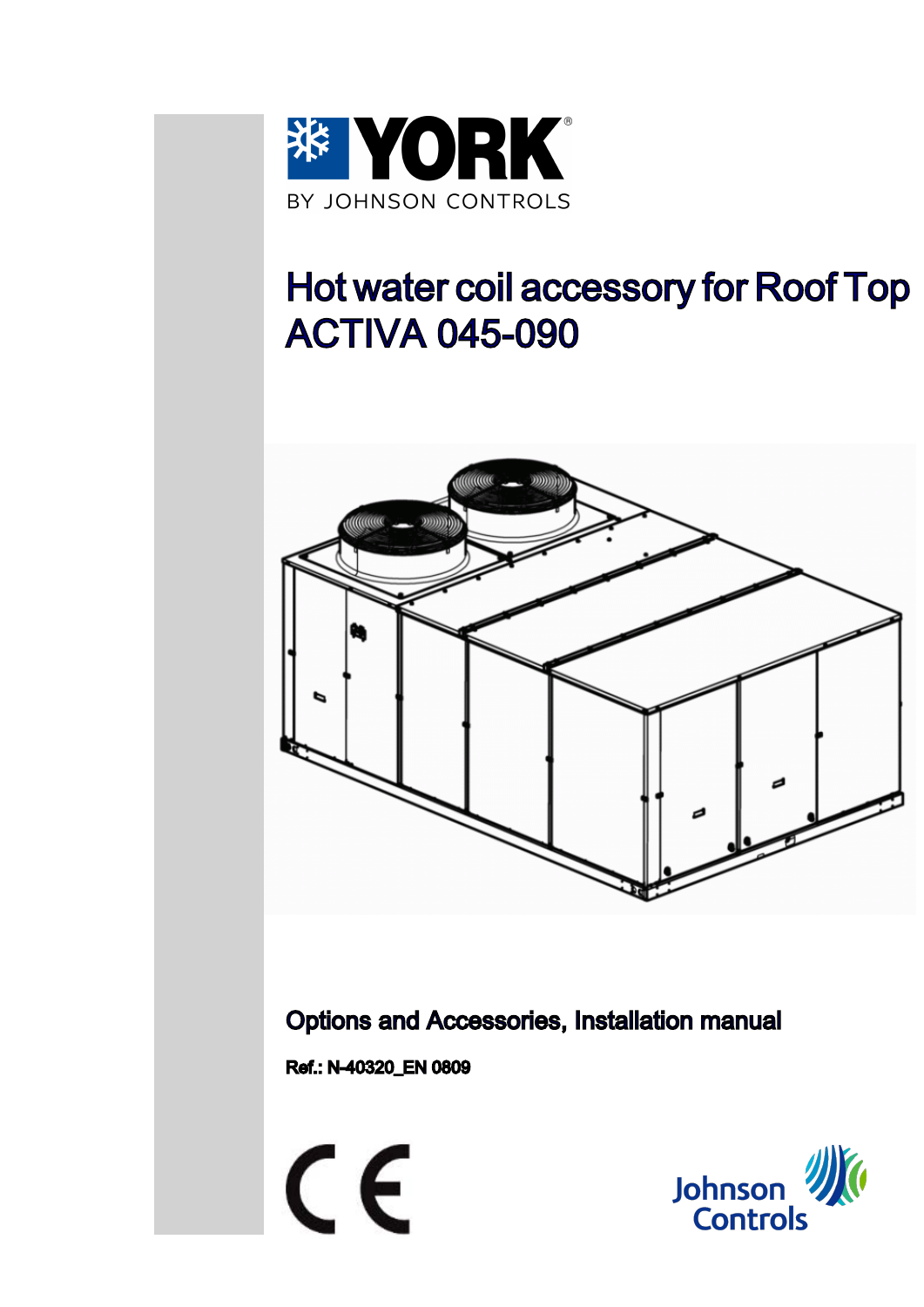# Index

| 1 <sup>1</sup> |  |
|----------------|--|
| 1.1            |  |
| 1.2            |  |
| 1.3            |  |
| 1.4            |  |
| 1.5            |  |
| 1.6            |  |
| 1.6.1          |  |
| 1.7            |  |
| 1.8            |  |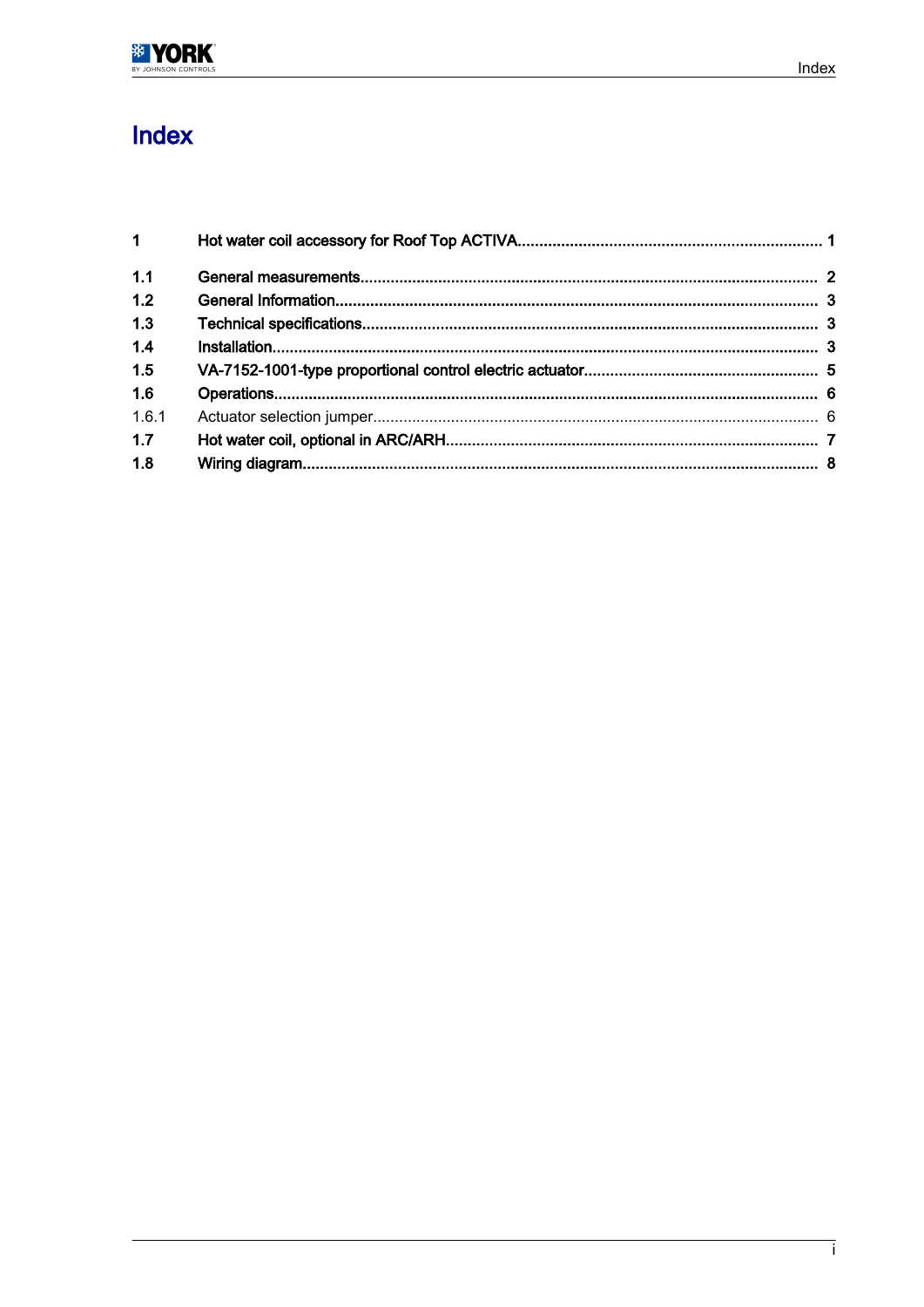# <span id="page-2-0"></span>Hot water coil accessory for Roof Top AC-**TIVA**

1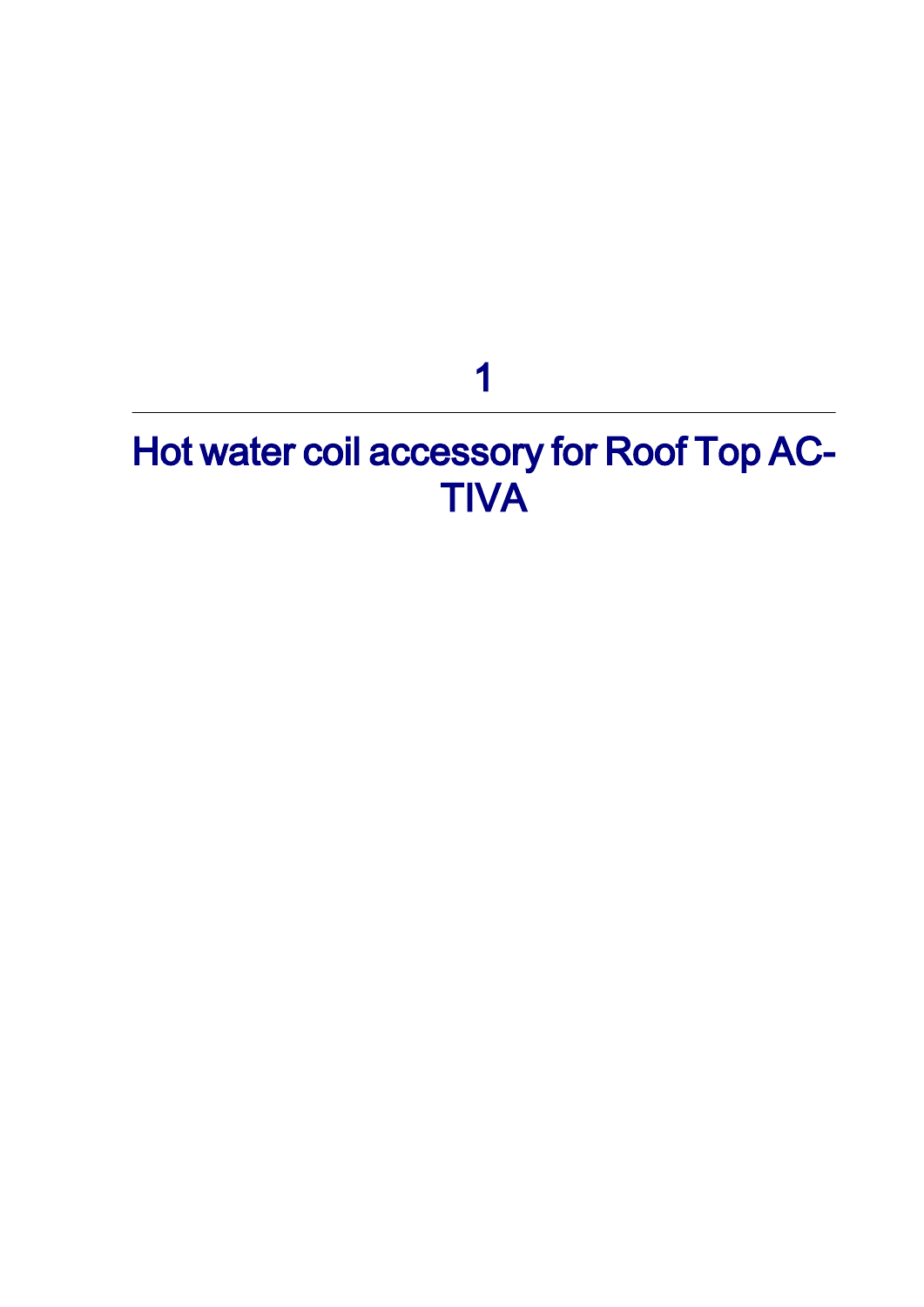

<span id="page-3-0"></span>1.1 General measurements

### 1.1 General measurements

#### General measurements (mm)



- 1. 3-way valve + actuator 6. Automatic air bleeder
- 2. Evaporator side **7.** Connection for side or downwards supply
- 3. Condenser side 8. Passing of water connection pipes (fit bush-
- 4. Water inlet sensor, B17 9. Mounting base (Roof Curb) (accessory)
- 5. Passing of water connection pipes (fit bush‐ ing for side option)

### Physical data

Pipe depth 2 Pipe height 16 Pipe diameter 1/2" Finned length 1550 Front area  $\sim$  0.787 m<sup>2</sup> Input/output connections Ø 1-3/8" (35 mm) female Water volume 10 L

duct

ing for lower option)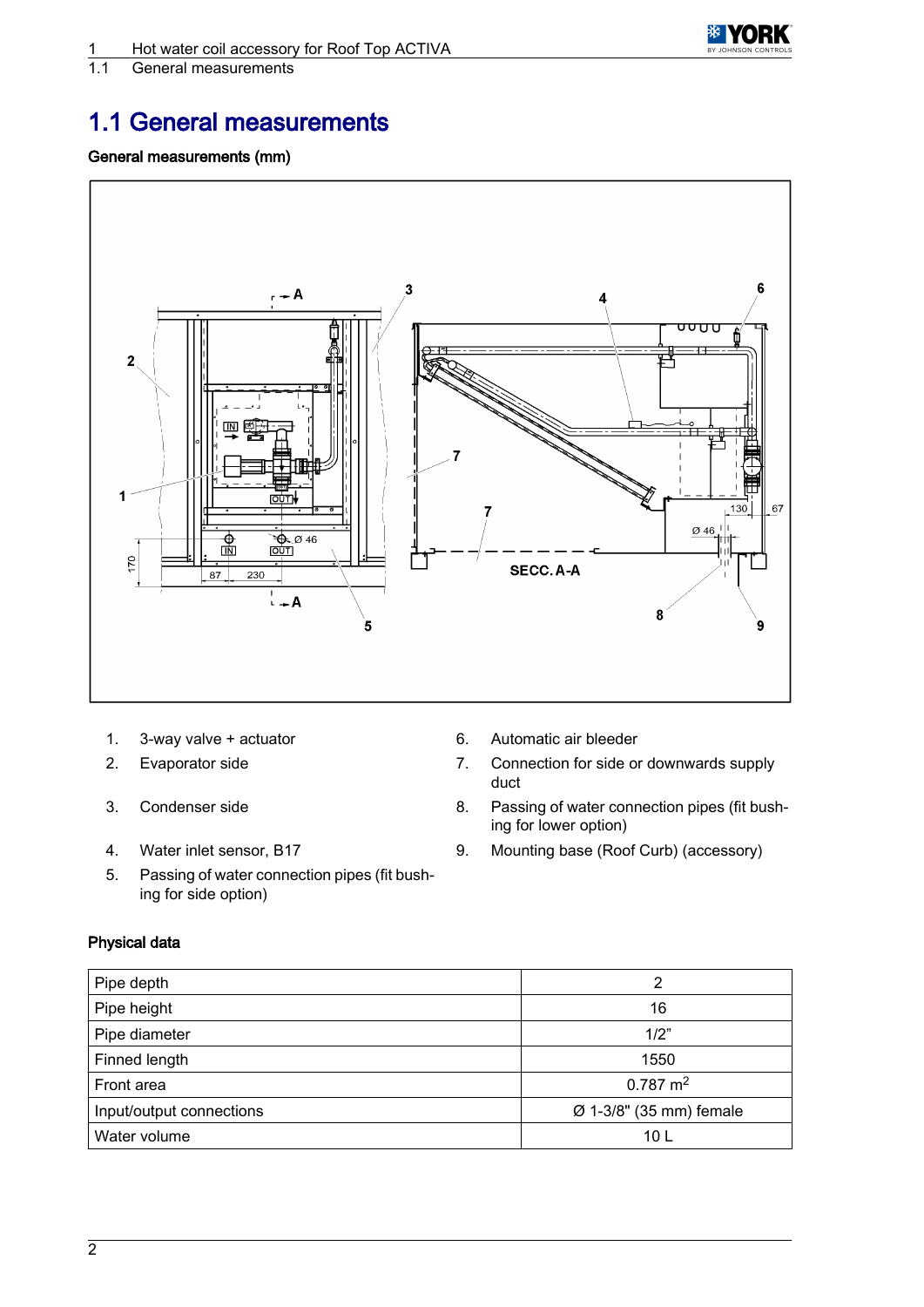<span id="page-4-0"></span>

## 1.2 General Information

The hot water coil accessory is factory-fitted as optional.

These installation instructions provide all the necessary information for correct on-site installation *Gen*[eral measurements](#page-3-0) , see on page 2 .

The accessory is located in the air supply section where it is better protected from any problems with frost. Furthermore, this means that the unit can be installed for connection of the side or downwards supply duct, even on a Roof Curb mounting base (standard accessory) with the need for any additional modifications.

The control board, the cables and all the material for the installation are supplied with this accessory.

### 1.3 Technical specifications

The accessory includes the following components:

- Coil: with steep plate frame, copper pipes and aluminium fins.
- 3-way valve: bronze body.
- Electric actuator: 0-10V proportional control, 24 V AC power.
- Control board and plastic separators.
- B17 temperature sensor for the water inlet.
- Automatic air bleeder.

## 1.4 Installation

Given that all of the components are factory-fitted, all that is required on site is for the 3-way valve inlet and outlet to be connected to the hot water line.

# **NOTE**

- • Bear in mind the current regulations on electrical installation in the country where the unit is to be installed.
- • Also see [General measurements](#page-3-0) , see on page 2 and [Wiring diagram](#page-9-0) , see on page 8 for coil connection details.
	- A. Supply air zone access.
	- B. Electrical board access.
	- C. Main switch.
	- D. Access to the water coil valve.

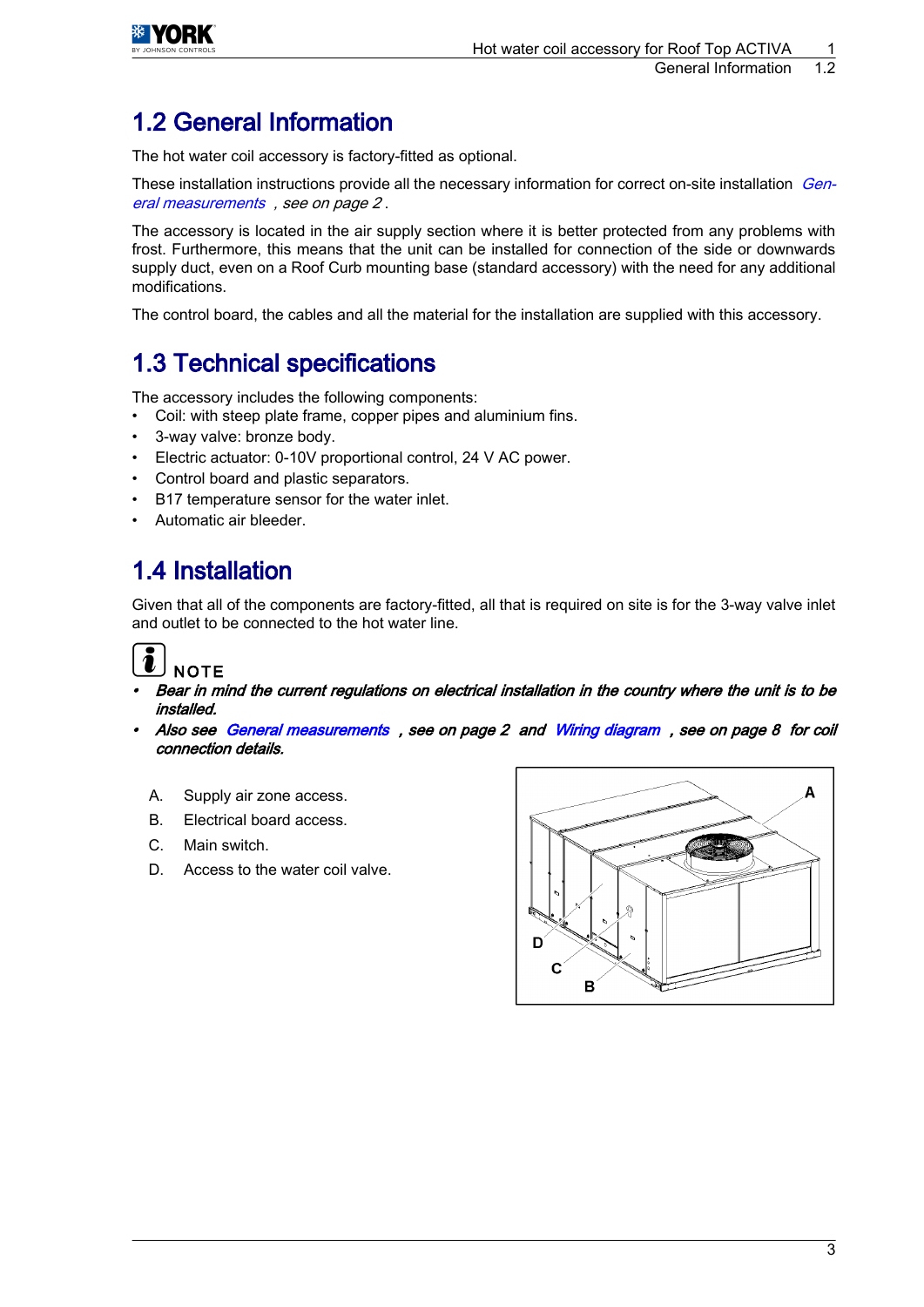### 1 Hot water coil accessory for Roof Top ACTIVA

1.4 Installation

#### Hot water coil control board

- 1 Disconnect the main switch on the unit.
- 2 Remove the access panel to the 3-way valve, the access panel to the supply air zone and the access panel to the electrical board.
	- On units with lower supply air ducts: remove and dispose of the cover fitted to the base.
	- On units with side supply air ducts: keep the existing cover on the base.
- 3 Make the water inlet and outlet connections either at the front, through the access panel or through the base at the bottom of the unit. There are two bushings on the front access panel and on the base to protect the pipes. In the case of the base,

the holes and their bushings are below the insulation.

# **CAUTION**

- • Manual valves should be installed on the inlet and outlet lines to be able to insulate the unit from the general installation if required.
- •When passing pipes through the base of the unit, seal with silicone or some other sealant.

# **NOTE**

#### The hot water coil control board and the water inlet sensor are factory-fitted. The electrical connec‐ tions of the valve actuator have also be made according to the wiring diagram.

- 4 Once all of the water inlet and outlet connections are made, reconnect the unit main switch.
- 5 Check that the green LED on board A6 remains lit. Then search for and configure accessories by pressing the test button on the YKN2Open board (A1) for more than three seconds until the red LED switches on. When the search and configuration process starts, the red LED on the board will light up and will remain on until the operation is completed. Once switched off, check that the green LED (V1) on board A6 is flashing to indicate that the accessory has been configured.
- 6 Check the correct working order of the valve actuator: the potentiometer P1 on the hot water coil control board allows for the 3-way valve to be modulated by hand to check its correct working order. The actuator will return to its operating position after 30 sec.
- 7 Selection of jumper S2 (ENTALP) position:
	- Jumper S2 open (factory-configured by default): priority selection of compressors on models with heat pump
	- Jumper S2 closed: selection of hot water coil operating priority on compressors. This is recom‐ mended for installations where very cheap hot water is available.
- 8 Heat pump switching relay output: the control board is fitted with a relay (K1) that, via connector J14, provides an output with a non-live contact for the switching of a water pump in the installation.

# **CAUTION**

Loose connection terminals produce overheating of cables and terminals. The unit is working incorrectly and there is a risk of fire.

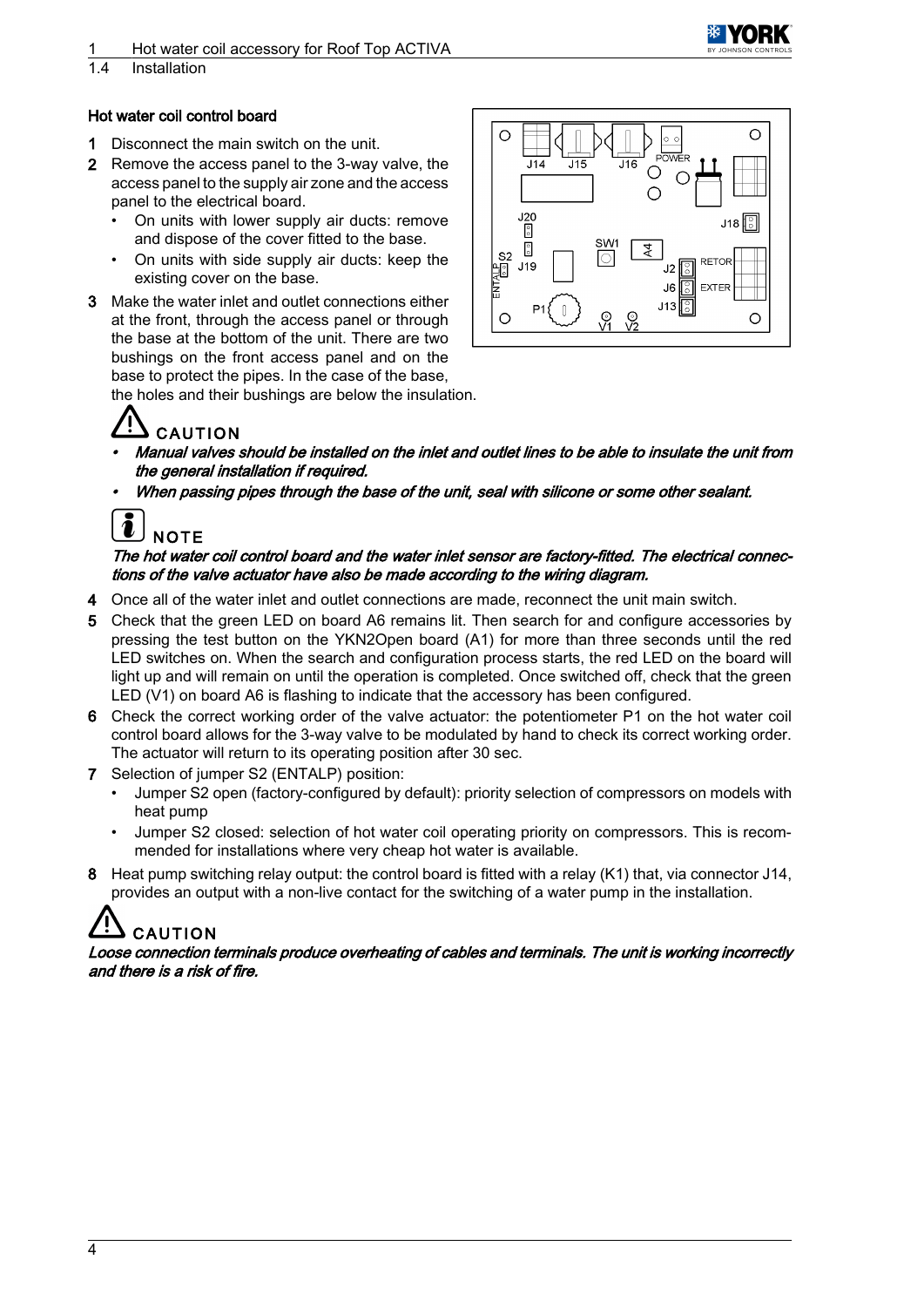<span id="page-6-0"></span>

VA-7152-1001-type proportional control electric actuator

# 1.5 VA-7152-1001-type proportional control electric actuator

- A. 24 V AC power.
- B. Control signal.
- C. Common.
- 1. Red.
- 2. White
- 4. Brown.



- A. Shaft up.
- B. Shaft down.
- C. High Vcc.
- D. Low Vcc.
- E. Direct action mode (DA).
- F. Reverse action mode (RA).
- G. Signal increase.

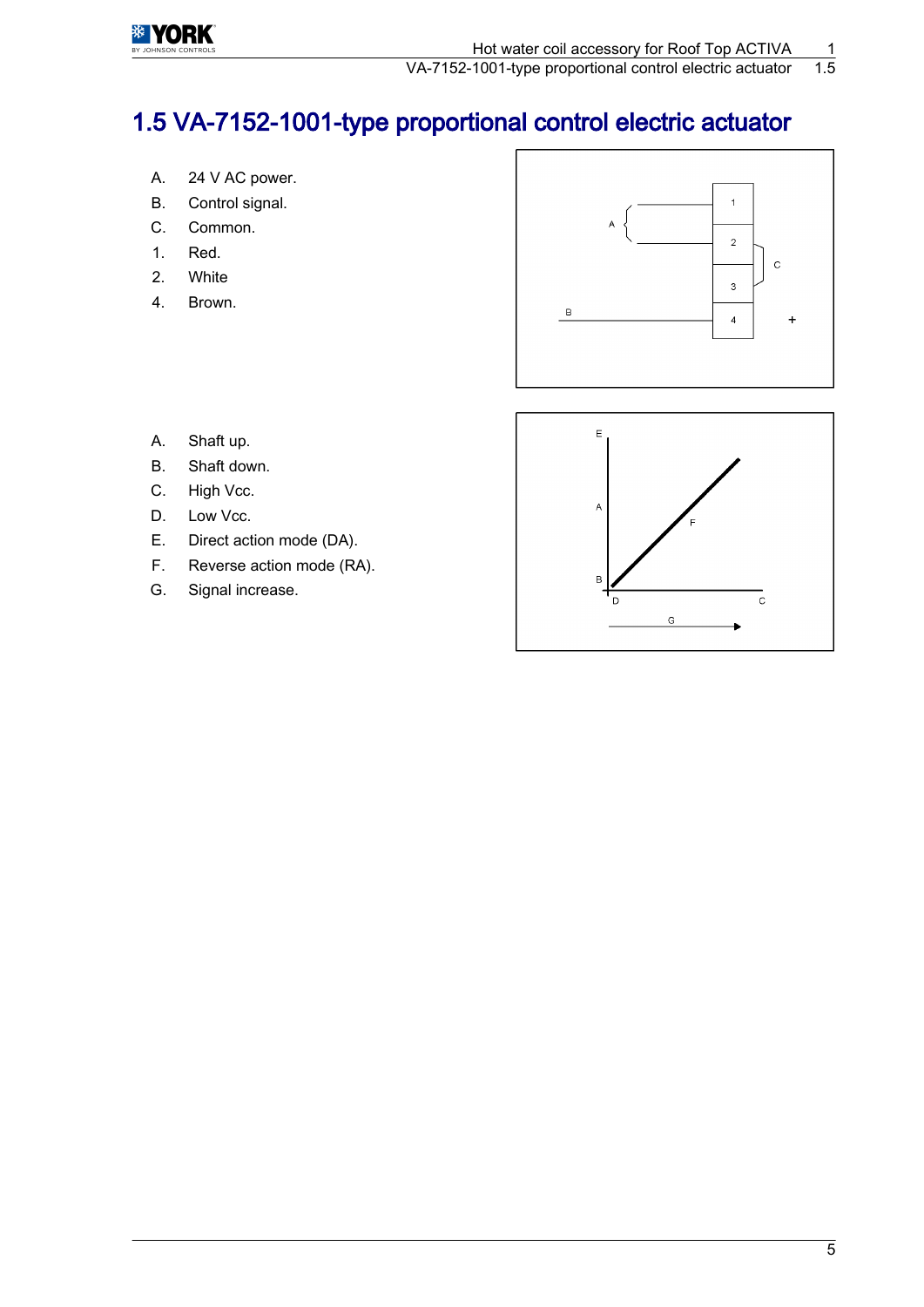

<span id="page-7-0"></span>1.6 Operations

## 1.6 Operations

Heat can be generated under favourable conditions through valve modulation according to the discharge sensor, seeking to reach a maximum temperature of 50 °C.

Up to four hot water coil stages can be controlled. These are started as indicated by the demand control unit and are limited by the supply temperature (30, 40, 45 and 50 °C).

Favourable conditions are deemed when the water temperature is above 30 °C 5 minutes after opening the valve. Once the system is operating, a check is constantly made to ensure the conditions remain favourable.

Where unfavourable conditions are detected and where there is demand, a timed 20-minute period is set before a check is made to ensure the conditions have returned to favourable.

Relay K1 on the water pump is enabled where the opening is greater than 20%. Relay K1 is disabled where the opening is less than 5%.

Where conditions are favourable, the yellow LED (V2) remains lit, otherwise it switches off.

Where the water temperature is below 3 °C, the pump is enabled and the valve is opened to 100% to protect the hot water coil from freezing until the water temperature rises to above 6 °C. This protection remains active while the fan is stopped, despite the machine being at a standstill or in lockout. When the frost protection is enabled, the yellow LED (V2) flashes.

Whenever the hot water coil heating is running, the indoor fan will also be working.

There is a 15 °C minimum supply air temperature trip switch when this accessory is fitted. Hence, the drop in comfort that may be created in the event of a very high percentage of air renewal at low outdoor temperatures is avoided and the indoor fan runs continuously. In the event of a demand for cold, the water coil valve closes.

The valve actuator is powered at 24 V AC at terminals 1 and 2. The control signal is within a range of 0 and 10 V AC at terminals 3 and 4. At 0 V AC, the valve is closed (Bypass) and at 10 V DC, the valve is 100% open.

### 1.6.1 Actuator selection jumper

The actuator has four input selection jumpers that co‐ incide with the required operating range.

- 1 Jumper 1. Input voltage selection. Upper jumper (0 to 10 V DC), central jumper (0 to 5 V DC) and lower jumper (5 to 10 V DC). Upper position factory-configured by default (0 to 10 V DC).
- 2 Jumper 2. Run length selection. Configures the length of the run: short (run lengths of 1/2 inch or less) or long (L) (length over 1/2 inch, factory-configured by default).

3 Jumper 3. Configuration of direct/reverse action of the jumper. Configures the action (direct/reverse) of the valve

 $\overline{4}$ **BARDIO BAR**<br>Die 00088 りる ٠,  $\overline{Y1}$ amin'uun

shaft movement. Factory-configured by default to lower position, reverse action (RA).

4 Jumper 4. Configures the jumper to fault position. Where the signal on the actuator is lost (connection open), the actuator will switch to the pre-set position by default. Factory-configured by default to open position.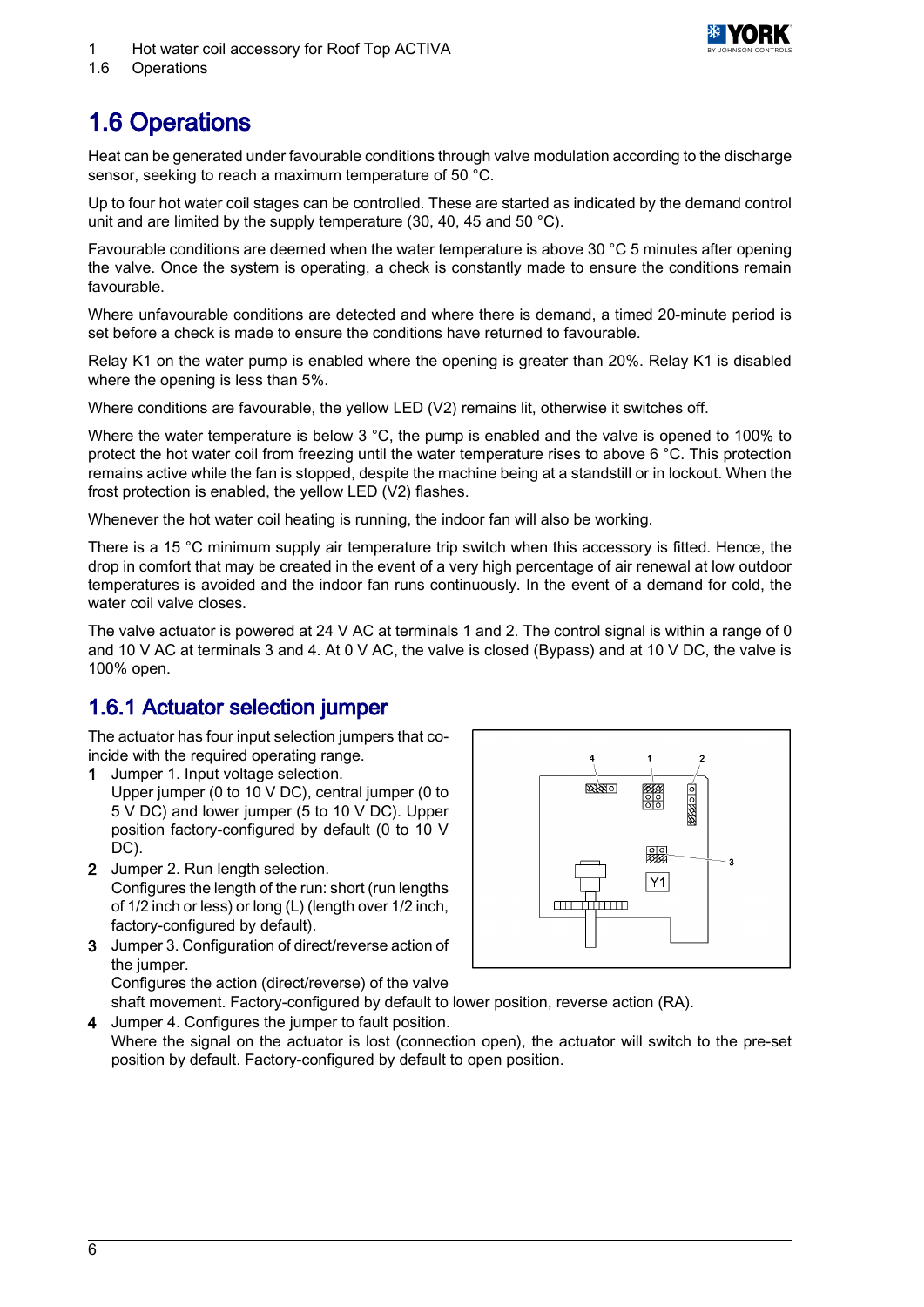# <span id="page-8-0"></span>1.7 Hot water coil, optional in ARC/ARH

|                         |                | Data with water, without glycol |      |       |                |         |         |       |       |       |  |  |
|-------------------------|----------------|---------------------------------|------|-------|----------------|---------|---------|-------|-------|-------|--|--|
|                         |                |                                 |      |       |                |         | 090     |       |       |       |  |  |
| <b>ARC/ARH</b>          |                |                                 |      | 075   |                |         |         |       |       |       |  |  |
|                         |                |                                 |      |       | 060            |         |         |       |       |       |  |  |
|                         |                |                                 | 045  |       |                |         |         |       |       |       |  |  |
| Water temperature       | °C             |                                 |      |       |                | 90 ÷ 70 |         |       |       |       |  |  |
| Air flow                | m <sup>3</sup> | 7000                            | 8500 | 10000 | 11500          | 13500   | 15000   | 16000 | 17000 | 18000 |  |  |
| Heat capacity           | kW             | 71,1                            | 79.5 | 87,0  | 93,7           | 101,7   | 107,3   | 111   | 114,2 | 117,4 |  |  |
| Water flow              | $m^3/h$        | 3                               | 3,3  | 3,7   | $\overline{4}$ | 4,3     | 4,5     | 4,7   | 4,8   | 5     |  |  |
| Pressure drop           | kPa            | 9,5                             | 11   | 14    | 16             | 19      | 21      | 22    | 23    | 25    |  |  |
| Air temperature rise    | K              | 30                              | 27   | 25    | 24             | 22      | 21      | 20    | 19    | 18    |  |  |
| Water temperature       | °C             |                                 |      |       |                |         | 80 ÷ 60 |       |       |       |  |  |
| Air flow                | m <sup>3</sup> | 7000                            | 8500 | 10000 | 11500          | 13500   | 15000   | 16000 | 17000 | 18000 |  |  |
| Heat capacity           | kW             | 58,6                            | 65,4 | 71,5  | 77             | 83,5    | 88,1    | 90,8  | 93,7  | 96,3  |  |  |
| Water flow              | $m^3/h$        | 2,5                             | 2,8  | 3     | 3,3            | 3,5     | 3.7     | 3,9   | 4     | 4,1   |  |  |
| Pressure drop           | kPa            | 7,5                             | 9    | 9,5   | 11             | 13      | 14      | 16    | 16    | 18    |  |  |
| Air temperature rise    | K              | 24                              | 22   | 21    | 20             | 18      | 17      | 17    | 16    | 15    |  |  |
| °C<br>Water temperature |                |                                 |      |       |                | 70 ÷ 50 |         |       |       |       |  |  |
| Air flow                | m <sup>3</sup> | 7000                            | 8500 | 10000 | 11500          | 13500   | 15000   | 16000 | 17000 | 18000 |  |  |
| Heat capacity           | kW             | 46.0                            | 51,2 | 55,8  | 61,1           | 65,1    | 68,7    | 71    | 73    | 75    |  |  |
| Water flow              | $m^3/h$        | 1,9                             | 2,2  | 2,4   | 2,6            | 2,8     | 2,9     | 3     | 3,1   | 3,2   |  |  |
| Pressure drop           | kPa            | 4,5                             | 6    | 6,5   | 7,5            | 9       | 9,5     | 10,5  | 11    | 11    |  |  |
| Air temperature rise    | K              | 19                              | 18   | 16    | 15             | 14      | 13      | 13    | 12    | 12    |  |  |

- Pressure drop of coil + 3-way valve.

- Coil input air: 18 ℃.

|                         |                | Data with a mix of water and 35% glycol |      |                |       |         |                |       |       |       |
|-------------------------|----------------|-----------------------------------------|------|----------------|-------|---------|----------------|-------|-------|-------|
|                         |                |                                         |      |                |       |         | 090            |       |       |       |
| <b>ARC/ARH</b>          |                |                                         |      | 075            |       |         |                |       |       |       |
|                         |                |                                         |      |                | 060   |         |                |       |       |       |
|                         |                | 045                                     |      |                |       |         |                |       |       |       |
| Water temperature       | °C             |                                         |      |                |       | 90 ÷ 70 |                |       |       |       |
| Air flow                | m <sup>3</sup> | 7000                                    | 8500 | 10000          | 11500 | 13500   | 15000          | 16000 | 17000 | 18000 |
| Heat capacity           | kW             | 68.5                                    | 76.3 | 83.6           | 89.8  | 97.5    | 102.8          | 106.3 | 109.4 | 112.4 |
| Water flow              | $m^3/h$        | 3,2                                     | 3,6  | 4              | 4,2   | 4,6     | 4,8            | 5     | 5,1   | 5,3   |
| Pressure drop           | kPa            | 12                                      | 15   | 17             | 20    | 23      | 25             | 27    | 28    | 30    |
| Air temperature rise    | Κ              | 28                                      | 26   | 24             | 22    | 21      | 20             | 19    | 18    | 17    |
| Water temperature       | 80 ÷ 60        |                                         |      |                |       |         |                |       |       |       |
| Air flow                | m <sup>3</sup> | 7000                                    | 8500 | 10000          | 11500 | 13500   | 15000          | 16000 | 17000 | 18000 |
| Heat capacity           | kW             | 55.6                                    | 62   | 67.7           | 72,8  | 79      | 83,3           | 85.9  | 88.5  | 91    |
| Water flow              | $m^3/h$        | 2,6                                     | 2,9  | 3,2            | 3,5   | 3,7     | $\overline{4}$ | 4,1   | 4,2   | 4,3   |
| Pressure drop           | kPa            | 9                                       | 10   | 12             | 14    | 16      | 18             | 19    | 20    | 21    |
| Air temperature rise    | Κ              | 23                                      | 21   | 20             | 18    | 17      | 16             | 16    | 15    | 14    |
| °C<br>Water temperature |                | 70 ÷ 50                                 |      |                |       |         |                |       |       |       |
| Air flow                | m <sup>3</sup> | 7000                                    | 8500 | 10000          | 11500 | 13500   | 15000          | 16000 | 1700  | 18000 |
| Heat capacity           | kW             | 41,4                                    | 46   | 50,7           | 54,8  | 59,6    | 63,1           | 65,3  | 67,3  | 69,2  |
| Water flow              | $m^3/h$        | $\overline{2}$                          | 2,2  | 2,4            | 2,6   | 2,8     | 3              | 3,1   | 3,2   | 3,3   |
| Pressure drop           | kPa            | 6                                       | 6,5  | $\overline{7}$ | 8,5   | 10      | 11             | 12    | 13    | 14    |
| Air temperature rise    | K              | 17                                      | 16   | 15             | 14    | 13      | 12             | 12    | 11    | 11    |

- Pressure drop of coil + 3-way valve.

- Coil input air: 18 ℃.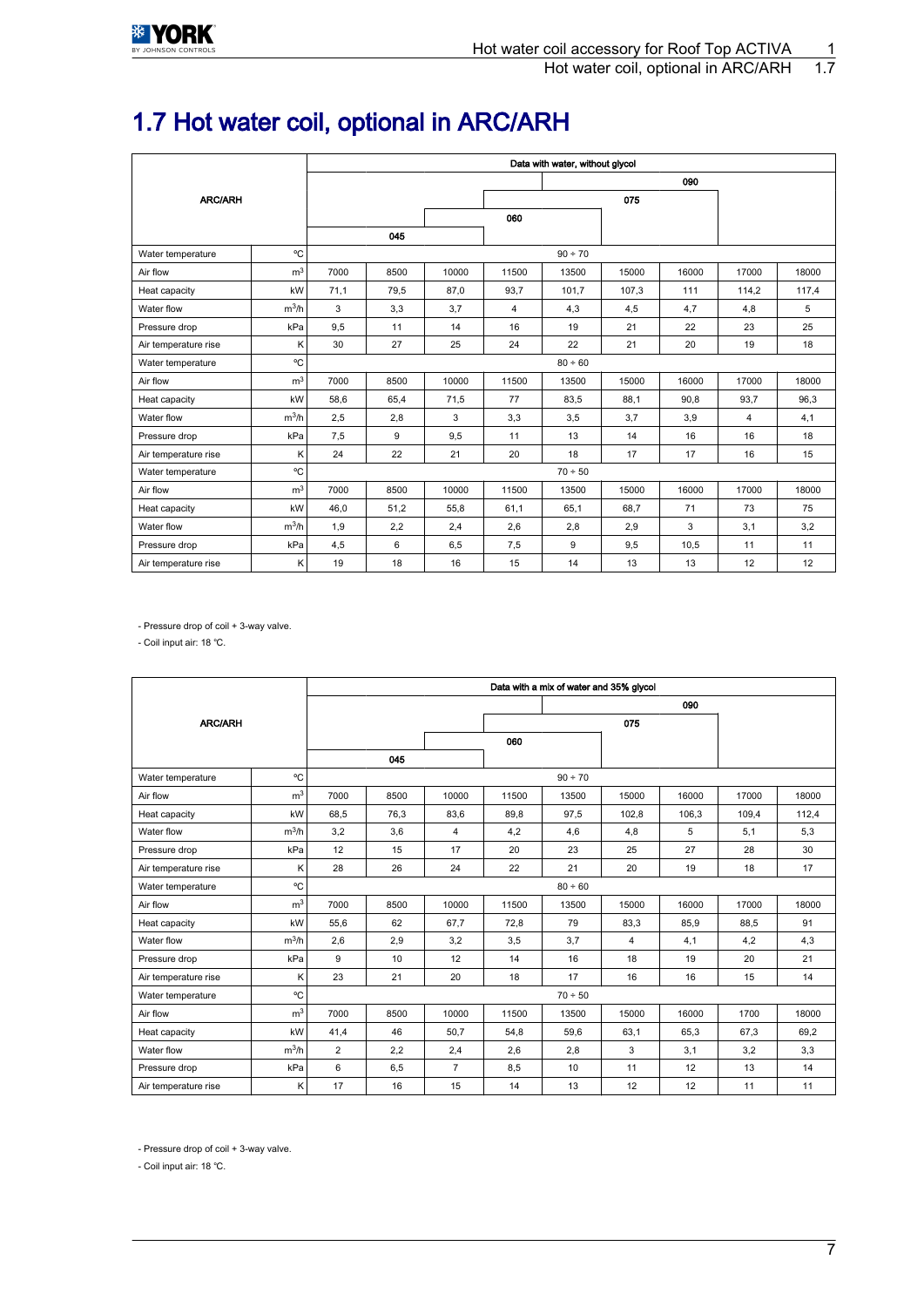

# <span id="page-9-0"></span>Wiring diagram

# 1.8 Wiring diagram